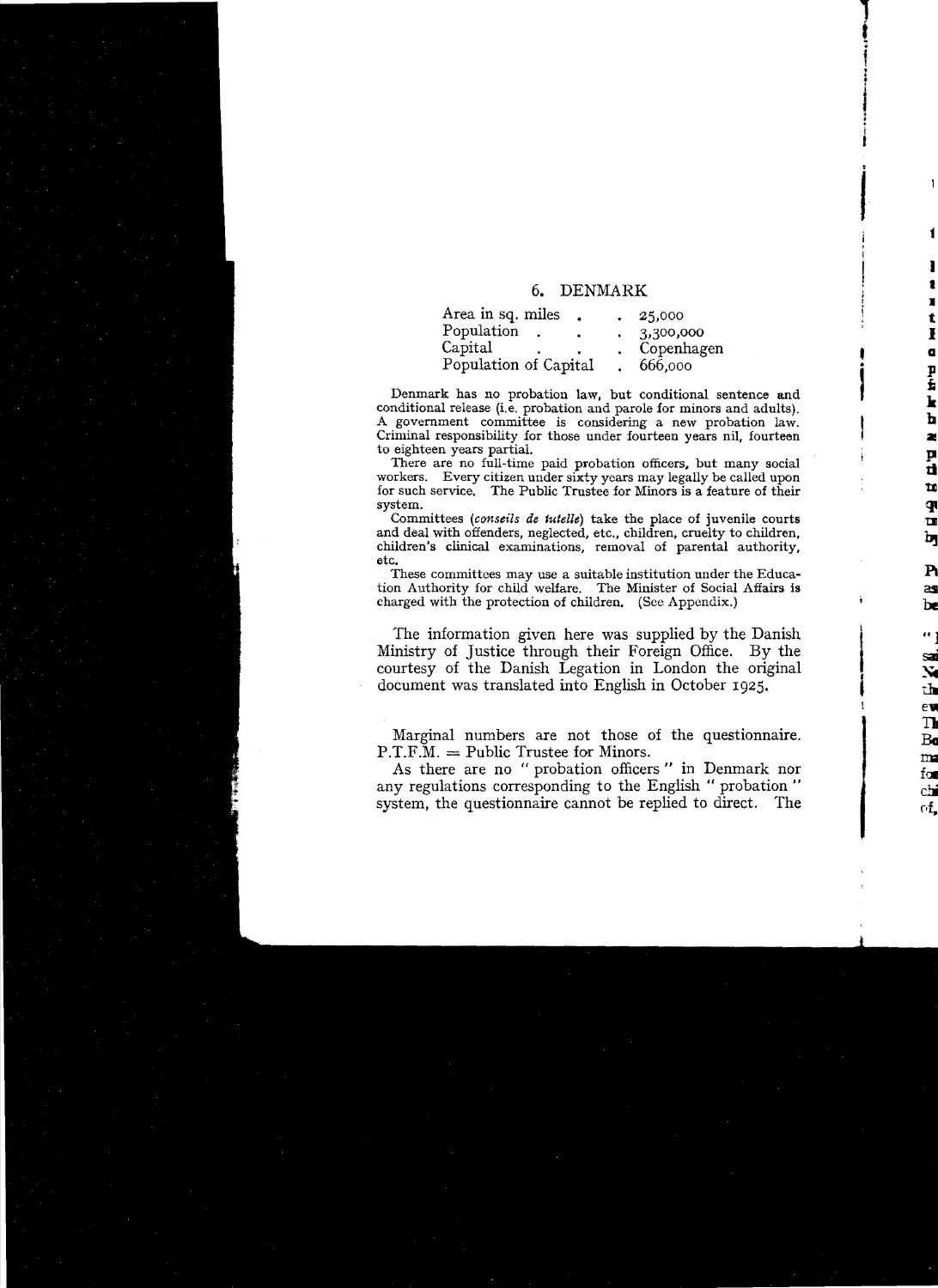following information is, however, meant to be of interest:

(I) Conditional non-prosecution of persons between fourteen and eighteen years of age.

(2) Conditional judgment.

 $(3)$  Conditional reprieve of persons who have been senteneed to imprisonment.

(4) Replies to questions 6 to 10 of the questionnaire.

1. **In** a temporary law of Ist April I9II, making alterations to the penal code, par. 15 decrees as follows :

"If it is anticipated that the punishment of a person between fourteen and eighteen years of age will be no more than a mild form of penal servitude, the Minister of Justice may decide that prosecution shall not take place on condition that the person in question is either bound over to the Public Trustee for Minors, according to the Regulations of Law No. 72 of I4th April 1905, or, exceptionally, is placed under other surroundings considered more satis-<br>factory, and this for a fixed period which may even be as long as until the person has completed his twenty-first birthday, and that he is under supervision either by an association fit to do it, or otherwise. The consent of either parents or trustees is not necessary for the carrying out of these regulations. The case must be reconsidered according to the decision of the Minister of Justice if the person in question within the time-limit commits another crime or trespasses against the regulations as communicated to him

by his supervisors.<br>The supervision of offenders, besides being done by the Public Trustee for Minors, is nearly always done by the association called "Friends of Prisoners" mentioned below.

With regard to placing offenders under supervision of the " Public Trustee for Minors," it is to be noted that the said law of 14th April 1905 now has been superseded by Law No. 237 of 12th June 1922 concerning the activities of the Committees for child welfare. According to this Law every municipality has its own Committee for child welfare. This committee is elected by members of the Municipal Board and is unpaid, except that in Copenhagen the chairman and deputy chairman are nominated by the Minister for Health and are paid by the State. These committees for child welfare have recourse to, and are under the supervision of, the Superior Council of child welfare, which consists of

4

Ì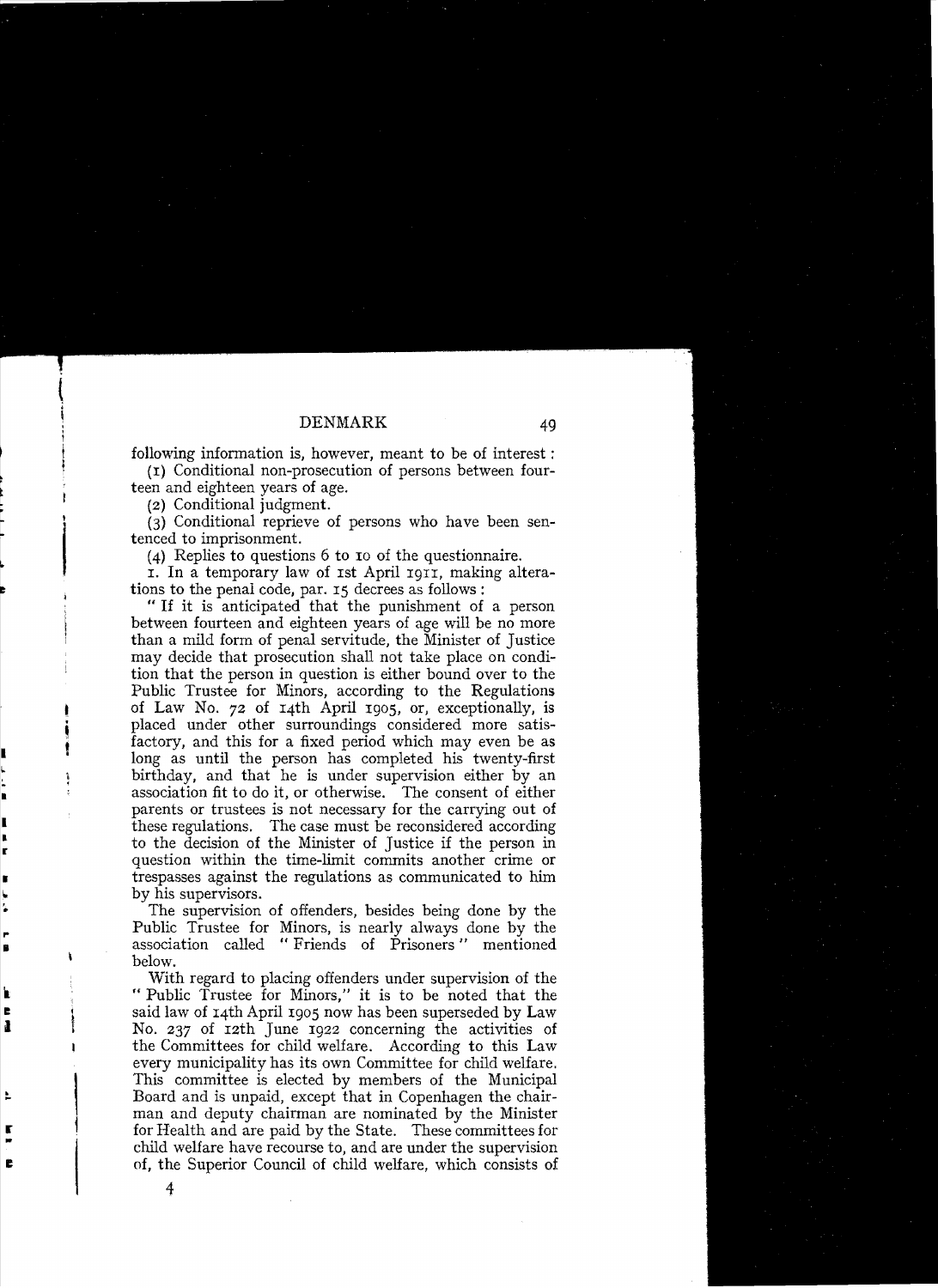"'J

achairman elected by the Ring, one member elected by the Minister for Health, two members chosen by Parliament, and the General Inspector of Homes of Education. The Committee for child welfare have to decide where to place difficult or neglected children and young people who, according to the law, come under their care, and they must, through their members or through other persons whom they appoint thereto, look after such children or young people. If the Committee for child welfare does not consider it right that persons who are under his supervision should remain in their homes, he may decide that the parents' right to the child is void, and that the child shall be placed out, either in a family, in service or in receiving homes, observation homes, children's homes, boarding-schools (industrial schools), or young people's homes (reformatories). The State has one boarding-school for girls, and four young people's homes for specially difficult young persons, of which one is for girls and three for boys.

The supervision by the Committee for child welfare lasts until the completed eighteenth birthday, uniess, according to par. 63 of the law of 12th June 1922, it is extended for a certain period, which may not, however, extend beyond the completed twenty-first birthday. The supervision of persons in young people's homes or of persons who have been to such homes lasts till the completed twenty-first birthday, unless the Committee for child welfare, on recommendation by the principal of the home, decides that the supervision may cease earlier

2. Aceording to the above-mentioned law of Ist April I9II, chapter lIl, it may be decided by judgment that the service of penalty be postponed so that it is done away with if the person in question leads a righteous life during five years. This, however, can only be allowed if the penalty is that of fine, prison or hard labour under extenuating circumstances, herein included age and previous behaviour. The postponement mayalso depend on the person in question giving his consent to being supervised, for instance, by the below-mentioned "Friends of Prisoners."

3. Prisoners who under penal servitude are conditionally pardoned, are placed under the supervision of "Friends of Prisoners "; the same is often the case with persons conditionally pardoned while suffering other form of imprisonment or before the atonement has been commenced. The said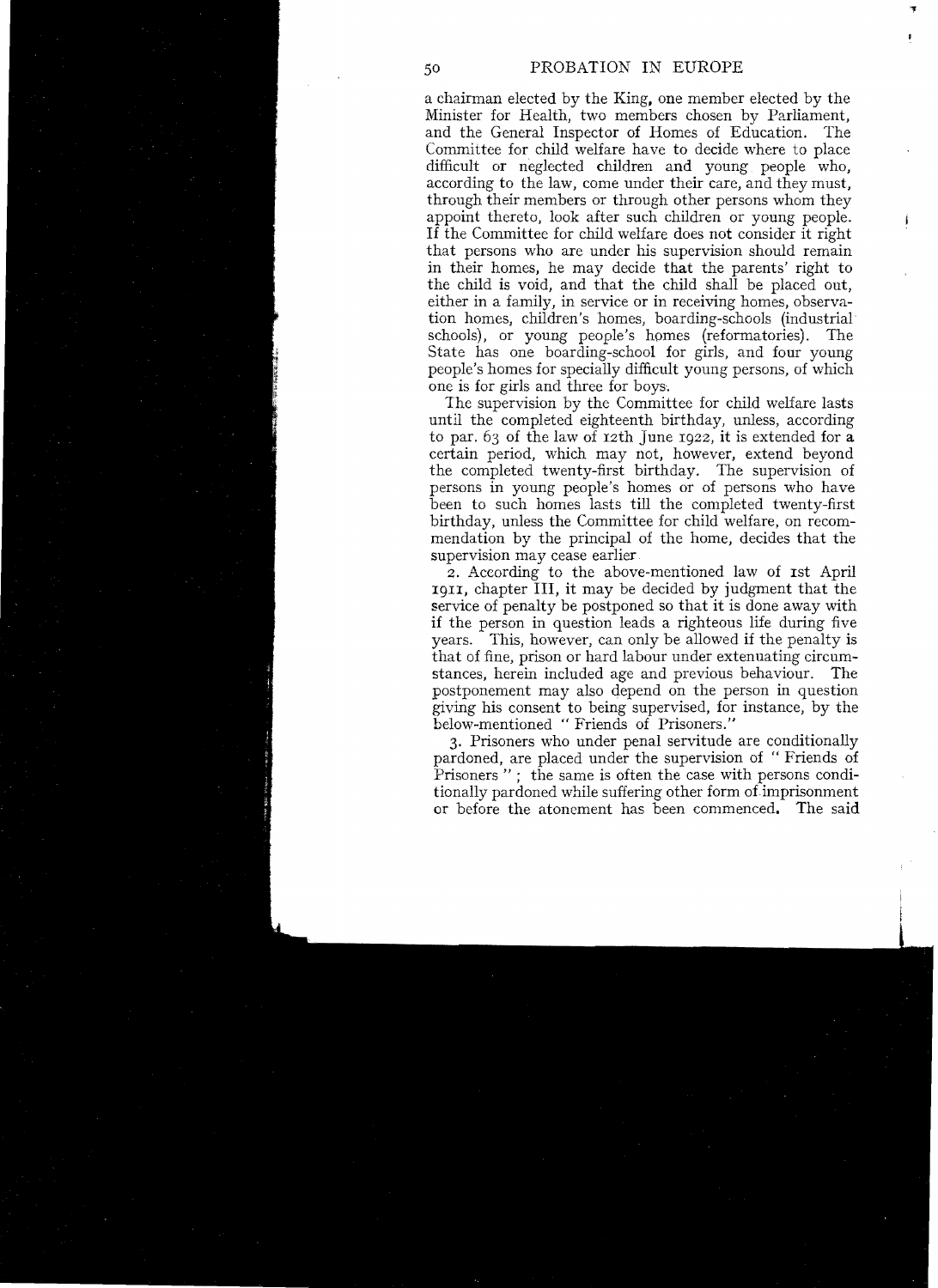## DENMARK

association has two departments, one for Copenhagen, and one for the country. The principals for these two departments are two women who are paid by the association. There are also two paid travelling workers, and assistance is given by unpaid representatives all over the country who at present number 650. The funds of the association are provided through private channels of various kinds, and by a yearly grant from the State, which for the last years have been between 100,000-150,000 Kr.

At the house of correction for young men at Nyborg there is a worker of the association whose business it is to get into touch with the prisoners' homes, families, schools, employers, etc., and thereby gain knowledge of the prisoners, so as to help them to get back to life under good circumstances when they are released.

As a Bill for a new penal code containing regulations for provident care and supervision to a much greater extent than hitherto has been submitted to the Rigsdag, the Government have appointed a committee to consider the various questions, among which is the "Probation System," which may arise out of the Bill.

4. If the court thinks that there may be some doubt as to the saneness of the accused, it may, on declaration by a medical man (the prison doctor or the district doctor appointed by the State) or the Court Medical Council of the State, before passing judgment decide that the prisoner be sent to a hospital or lunatic asylum for observation. Such admittance to hospitals, etc., is arranged by the Minister of Justice with one of the lunatic asylums of the State, except that so far as Copenhagen is concerned the prisoner is admitted to a ward in one of the municipal hospitals.

No special form is prescribed for use at intelligence tests and it cannot be said which form is mostly used in Denmark *(vide* question 9 of the questionnaire).

## SUPPLEMENTARY INFORMATION

A. Some of the following notes are extracted from the article on " The Protection of Children in Denmark " by M. Oluf-]. Skjerbaek, Chief Inspector of Public Educational Institutions in Denmark, (B.I.P.E. No. 33, 3Ist January 1925).

The protection of children applies to those of less than eighteen years of age (in special cases under twenty-one years) who need special care not required by children in general. It embraces all the measures taken by the State, whether through municipalities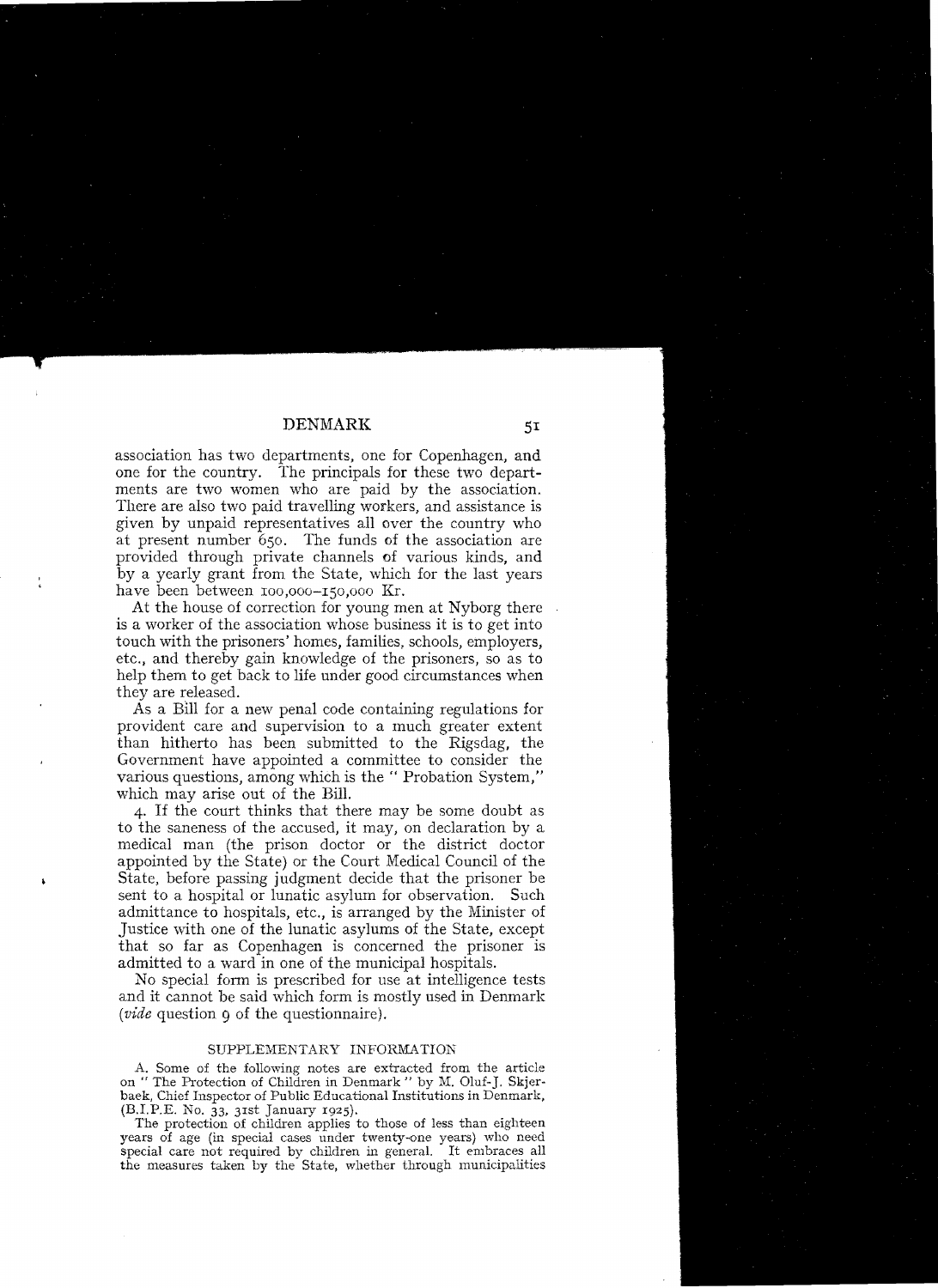•

or through private welfare organisations which are under the supervision of the authorities. It excludes Public Education and Public Health Authorities, but includes the following:

1. Measures taken, in accordance with the law of  $12th$  June  $1922$ , by the" *conseils de tutelle" (Vaergeraad),* i.e. guardianship committees. •

2. Measures to deal with insane, mentally abnormal, blind, deaf-mutes, epileptics and tuberculous children.

3. Dispositions of the public assistance authority in favour of necessitous children removed from their homes.

4. The obligatory participation of the State and municipalities in reference to illegitimates, to children of women separated from their husbands, divorced or abandoned, and to orphans.

5. Dispositions made by private institutions in regard to destitute children. In the children of the children of the children.

6. Dispositions made for children put out to nurse, or placed under the supervision of the authorities.

7. Regulations for children engaged in commerce or industry.

8. Regulations for suppressing cruelty to, and immoral acts committed against, children.

B. I am informed that Denmark has had free education for over a hundred years and that there are no illiterates.

The three Scandinavian countries bear some resemblance in their methods of dealing with child-welfare. The age of criminal responsibility is fourteen years of age (fifteen years in Sweden). Under that age children cannot be subjected to legal penalties. Between fourteen and eighteen years of age children who are brought to the court for delinquency must have legal proceedings adjourned, or entirely suspended, on condition that they are handed over to the *Conseils de tutelle.* Almost every case is so referred, and it very rarely ~ happens that a child of fifteen or sixteen years of age is convicted by  $t = \frac{1}{2}$  and  $\alpha$  denote be integer to since  $\alpha$  by the court.

C. Conseils de tutelle were legally constituted in Denmark in 1905, but they now function under a new law of 12th June 1922. Such committees under various titles, e.g. councils of guardianship, councils of youth, children's commissions, *tutorias da infancia*  (Portugal), commissions for minors (Russia), etc. etc., function in many countries in Europe. Their general duty is to take measures for the protection of minors-of course by varying methods, according to the country. Their constitution is not alike throughout Europe, but generally these committees are legally established bodies with definite powers laid down by the laws of their respective country. Often in such countries the juvenile court is dispensed with and many of its functions are carried out by the committees (see

Portugal, p. 139).<br>In Denmark the *conseils de tutelle* are municipal bodies, the larger municipal bodies having more than one *conseil*. Copenhagen has thirteen *conseils*. The ideas underlying their constitution is that there must be legal representatives, representation of taxpayer and